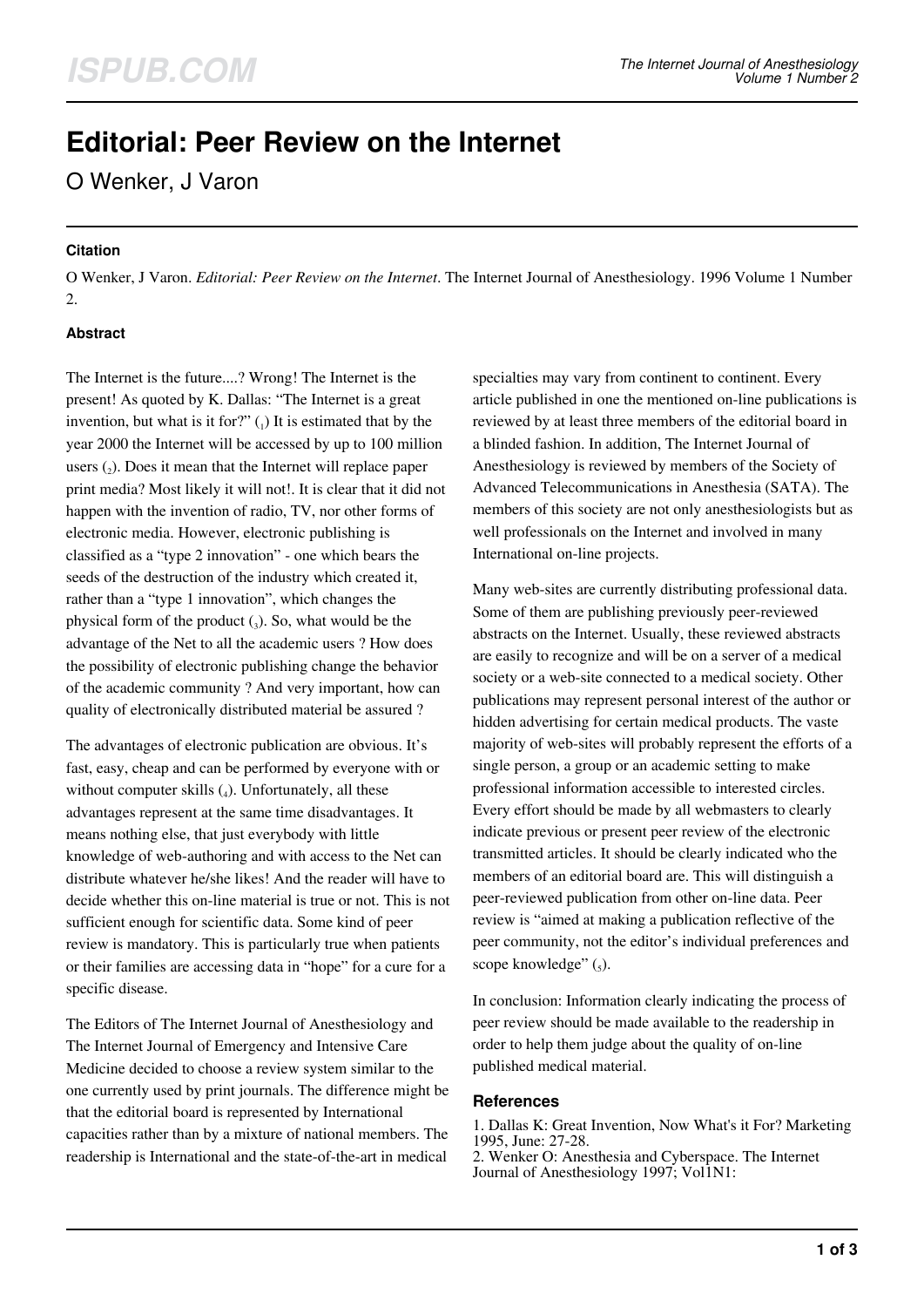http://www.ispub.com/journals/IJA/Vol1N1/articles/edi1.ht m

3. Arnold K: The Body in the Virtual Library. The University of Michigan, Journal of Electronic Publishing

1995; http://sansfoy.hh.lib.umich.edu:80/JEP 4. Bad Internet Medicine? Internet Medicine 1997; 2: 1-5. 5. Peters J: The Hundred Years War Started Today: An Exploration of Electronic Peer Review. Internet Research 1995; 5: 3-9.